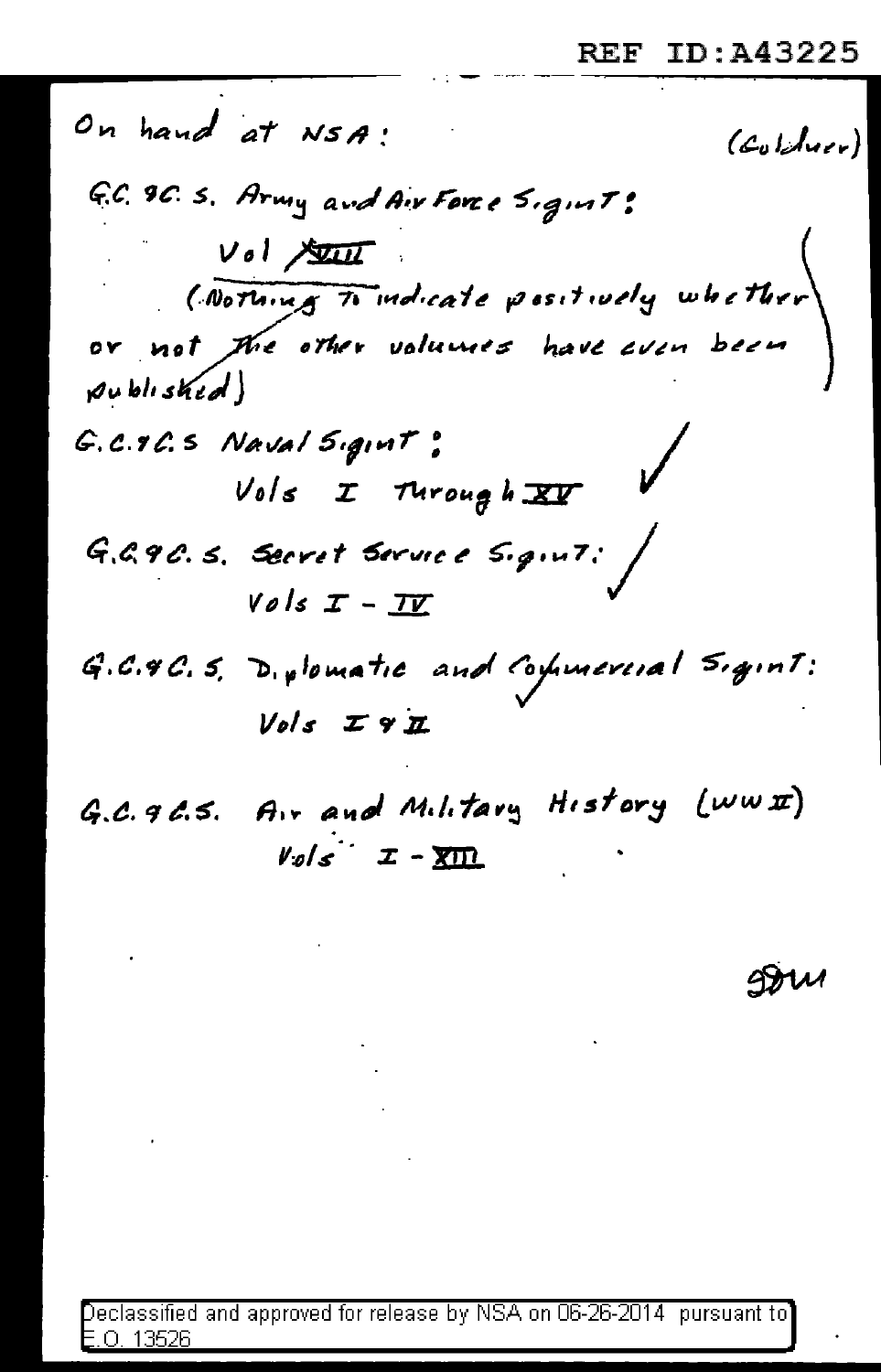$EO 3.3(h)(2)$ PL 86-36/50 USC 3605

## G.C. & C.S. ARMY AND AIR FORCE SIGHT



Vols. I - VI in process of production